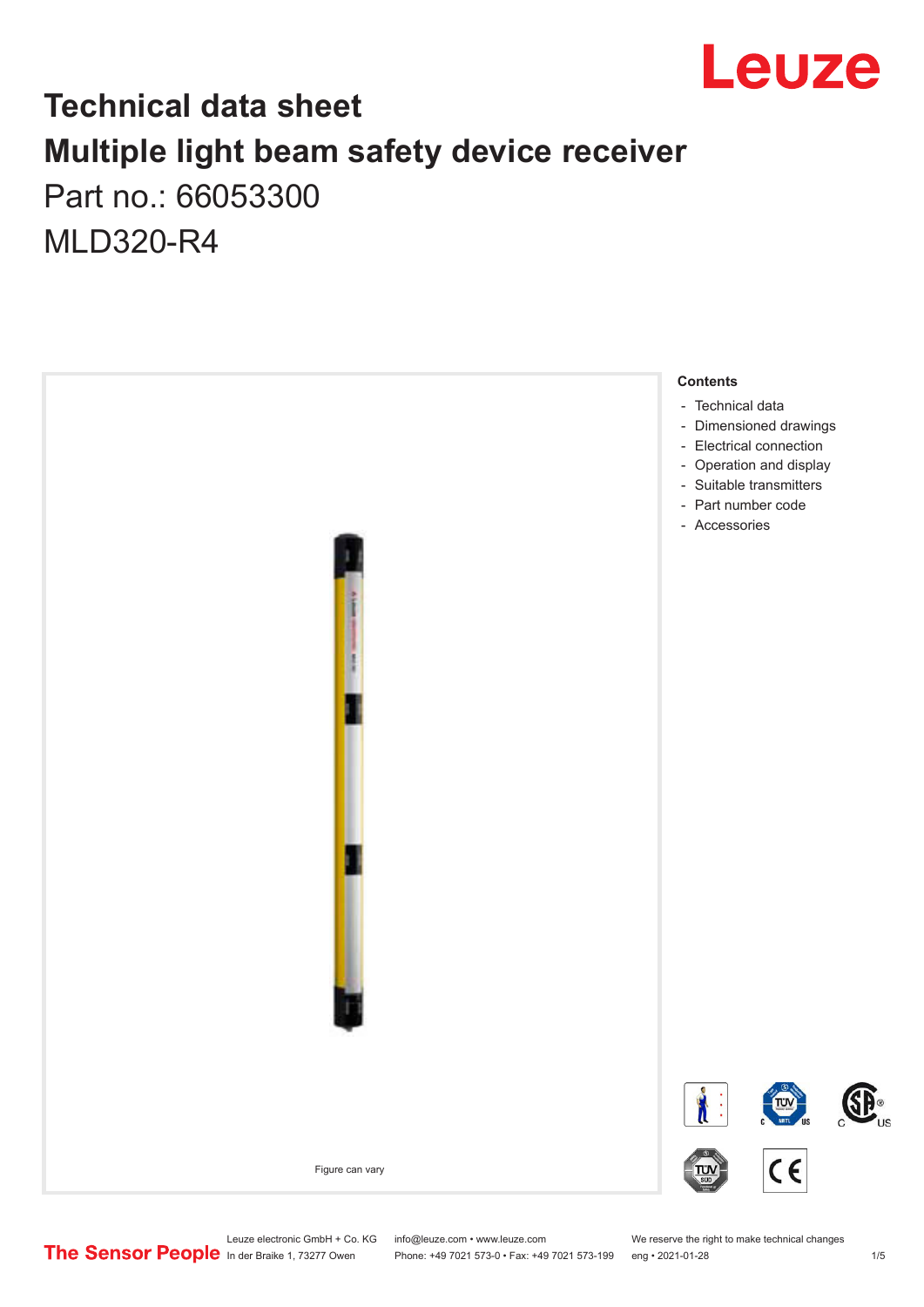### <span id="page-1-0"></span>**Technical data**

# Leuze

| <b>Basic data</b>                              |                                                    |  |
|------------------------------------------------|----------------------------------------------------|--|
| <b>Series</b>                                  | <b>MLD 300</b>                                     |  |
| Device type                                    | Receiver                                           |  |
|                                                |                                                    |  |
| <b>Functions</b>                               |                                                    |  |
| <b>Functions</b>                               | Contactor monitoring (EDM), selectable             |  |
|                                                | Start/restart interlock (RES), selectable          |  |
|                                                |                                                    |  |
| <b>Characteristic parameters</b>               |                                                    |  |
| <b>Type</b>                                    | 2, IEC/EN 61496                                    |  |
| <b>SIL</b>                                     | 1, IEC 61508                                       |  |
| <b>SILCL</b>                                   | 1. IEC/EN 62061                                    |  |
| Performance Level (PL)                         | c, EN ISO 13849-1                                  |  |
| <b>MTTF</b> <sub>d</sub>                       | 204 years, EN ISO 13849-1                          |  |
| $PFH_{D}$<br>Mission time T <sub>M</sub>       | 1.2E-08 per hour<br>20 years, EN ISO 13849-1       |  |
| Category                                       | 3, EN ISO 13849                                    |  |
|                                                |                                                    |  |
| <b>Optical data</b>                            |                                                    |  |
| <b>Number of beams</b>                         | 4 Piece(s)                                         |  |
| Beam spacing                                   | 300 mm                                             |  |
|                                                |                                                    |  |
| <b>Electrical data</b>                         |                                                    |  |
| <b>Protective circuit</b>                      | Overvoltage protection                             |  |
|                                                | Short circuit protected                            |  |
|                                                |                                                    |  |
| Performance data                               |                                                    |  |
| Supply voltage U <sub>R</sub>                  | 24 V, DC, -20  20 %                                |  |
| Current consumption, max.                      | 150 mA, Without external load                      |  |
| Fuse                                           | External with max. 3 A                             |  |
| Inputs                                         |                                                    |  |
| Number of digital switching inputs             | 3 Piece(s)                                         |  |
|                                                |                                                    |  |
| Switching inputs                               |                                                    |  |
| <b>Type</b>                                    | Digital switching input                            |  |
| Switching voltage high, min.                   | 18.2 V                                             |  |
| Switching voltage low, max.                    | 2.5V                                               |  |
| Switching voltage, typ.                        | 23 V                                               |  |
| Voltage type                                   | DC                                                 |  |
| Switching current, max.                        | 5 mA                                               |  |
| Digital switching input 1                      |                                                    |  |
| <b>Assignment</b>                              | Connection 1, pin 1                                |  |
| <b>Function</b>                                | Control input for start/restart interlock          |  |
|                                                | (RES)                                              |  |
|                                                |                                                    |  |
| Digital switching input 2<br><b>Assignment</b> | Connection 1, pin 3                                |  |
| <b>Function</b>                                | Control input for contactor monitoring             |  |
|                                                | (EDM)                                              |  |
|                                                |                                                    |  |
| Digital switching input 3                      |                                                    |  |
| <b>Assignment</b>                              | Connection 1, pin 4                                |  |
| <b>Function</b>                                | Control input for start/restart interlock<br>(RES) |  |
|                                                |                                                    |  |
| <b>Outputs</b>                                 |                                                    |  |

|                     | Safety-related switching outputs                                    |                                      |  |  |
|---------------------|---------------------------------------------------------------------|--------------------------------------|--|--|
|                     | <b>Type</b>                                                         | Safety-related switching output OSSD |  |  |
|                     | Switching voltage high, min.                                        | 18.2 V                               |  |  |
|                     | Switching voltage low, max.                                         | 2.5V                                 |  |  |
|                     | Switching voltage, typ.                                             | 23 V                                 |  |  |
|                     | <b>Voltage type</b>                                                 | DC                                   |  |  |
|                     | Current load, max.                                                  | 380 mA                               |  |  |
|                     | Load inductivity                                                    | 2,200,000 µH                         |  |  |
|                     | Load capacity                                                       | $0.3 \mu F$                          |  |  |
|                     | Residual current, max.                                              | $0.2 \text{ mA}$                     |  |  |
|                     | Residual current, typ.                                              | $0.002 \, \text{mA}$                 |  |  |
|                     | Voltage drop                                                        | 1 <sub>V</sub>                       |  |  |
|                     |                                                                     |                                      |  |  |
|                     | Safety-related switching output 1                                   |                                      |  |  |
|                     | Assignment                                                          | Connection 1, pin 6                  |  |  |
|                     | <b>Switching element</b>                                            | Transistor, PNP                      |  |  |
|                     |                                                                     |                                      |  |  |
|                     | Safety-related switching output 2<br><b>Assignment</b>              | Connection 1, pin 5                  |  |  |
|                     | <b>Switching element</b>                                            | Transistor, PNP                      |  |  |
|                     |                                                                     |                                      |  |  |
|                     | <b>Switching outputs</b>                                            |                                      |  |  |
|                     | <b>Type</b>                                                         | Digital switching output             |  |  |
|                     | Switching voltage high, min.                                        | 18.2 V                               |  |  |
|                     | Switching voltage low, max.                                         | 2.5V                                 |  |  |
|                     | Switching voltage, typ.                                             | 23 V                                 |  |  |
| <b>Voltage type</b> |                                                                     | DC                                   |  |  |
|                     |                                                                     |                                      |  |  |
|                     | <b>Switching output 1</b>                                           |                                      |  |  |
|                     | Assignment                                                          | Connection 1, pin 1                  |  |  |
|                     | <b>Switching element</b>                                            | Transistor, PNP                      |  |  |
|                     | <b>Timing</b>                                                       |                                      |  |  |
|                     |                                                                     |                                      |  |  |
|                     | Response time                                                       | 25 <sub>ms</sub>                     |  |  |
|                     | <b>Restart delay time</b>                                           | $100 \text{ ms}$                     |  |  |
|                     | Connection                                                          |                                      |  |  |
|                     | <b>Number of connections</b>                                        |                                      |  |  |
|                     |                                                                     | 1 Piece(s)                           |  |  |
|                     | <b>Connection 1</b>                                                 |                                      |  |  |
|                     | <b>Function</b>                                                     | Machine interface                    |  |  |
|                     | Type of connection                                                  | Connector                            |  |  |
|                     | <b>Thread size</b>                                                  | M <sub>12</sub>                      |  |  |
|                     | <b>Material</b>                                                     | Metal                                |  |  |
|                     | No. of pins                                                         | 8-pin                                |  |  |
|                     |                                                                     |                                      |  |  |
|                     | <b>Cable properties</b>                                             |                                      |  |  |
|                     | Permissible conductor cross                                         | $0.25$ mm <sup>2</sup>               |  |  |
|                     | section, typ.                                                       |                                      |  |  |
|                     | Length of connection cable, max.<br>Permissible cable resistance to | 100 m                                |  |  |
|                     | load, max.                                                          | $200 \Omega$                         |  |  |
|                     |                                                                     |                                      |  |  |

**Number of safety-related switching**  2 Piece(s) **outputs (OSSDs)**

**Number of digital switching outputs** 1 Piece(s)

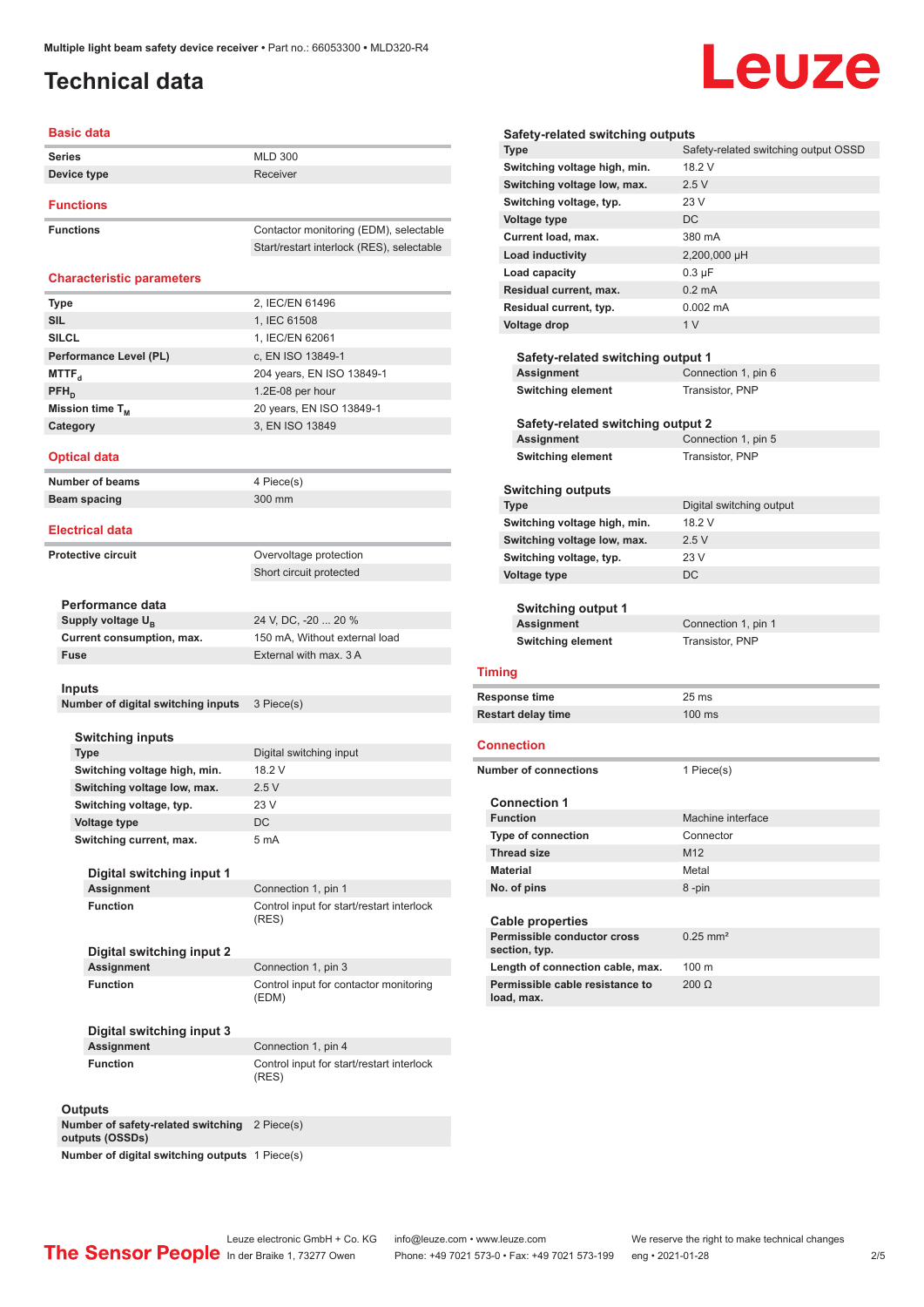### <span id="page-2-0"></span>**Technical data**

# Leuze

#### **Mechanical data**

| Dimension (W x H x L)       | 52 mm x 1.000 mm x 64.7 mm |
|-----------------------------|----------------------------|
| <b>Housing material</b>     | Metal                      |
| <b>Metal housing</b>        | Aluminum                   |
| Lens cover material         | Plastic / PMMA             |
| <b>Material of end caps</b> | Diecast zinc               |
| Net weight                  | $2,200$ q                  |
| <b>Housing color</b>        | Yellow, RAL 1021           |
| <b>Type of fastening</b>    | Groove mounting            |
|                             | Swivel mount               |
| Operation and dieplay       |                            |

#### **Operation and display**

| Type of display                | I FD       |
|--------------------------------|------------|
| <b>Number of LEDs</b>          | 2 Piece(s) |
| <b>Environmental data</b>      |            |
| Ambient temperature, operation | $-3055$ °C |
| Ambient temperature, storage   | $-4075 °C$ |

| Degree of protection         | IP 67          |
|------------------------------|----------------|
| <b>Protection class</b>      | III            |
| <b>Certifications</b>        | c CSA US       |
|                              | c TÜV NRTL US  |
|                              | TÜV Süd        |
| <b>US patents</b>            | US 6,418,546 B |
|                              | US 7,741,595 B |
|                              |                |
|                              |                |
| <b>Classification</b>        |                |
| <b>Customs tariff number</b> | 85365019       |
| eCl@ss 5.1.4                 | 27272703       |
| eCl@ss 8.0                   | 27272703       |
| eCl@ss 9.0                   | 27272703       |
| eCl@ss 10.0                  | 27272703       |
| eCl@ss 11.0                  | 27272703       |
| <b>ETIM 5.0</b>              | EC001832       |
| <b>ETIM 6.0</b>              | EC001832       |

**Certifications**

#### **Dimensioned drawings**

**Relative humidity (non-condensing)** 0 ... 95 %

All dimensions in millimeters





#### **Electrical connection**

**Connection 1**

| <b>Function</b>           | Machine interface |
|---------------------------|-------------------|
| <b>Type of connection</b> | Connector         |
| <b>Thread size</b>        | M12               |
| <b>Type</b>               | Male              |
| <b>Material</b>           | Metal             |
| No. of pins               | 8-pin             |
| Encoding                  | A-coded           |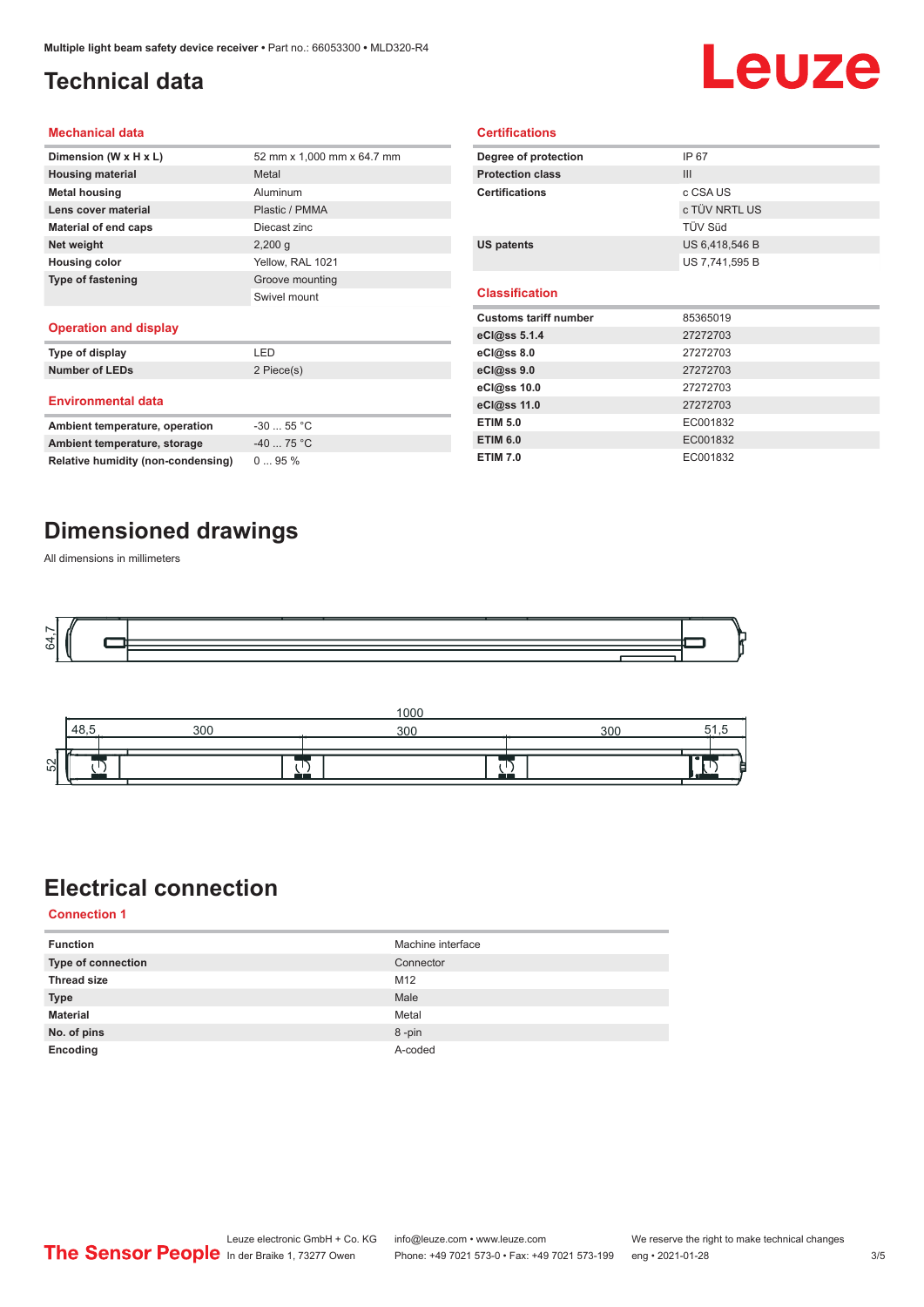#### <span id="page-3-0"></span>**Electrical connection**

## **Leuze**

| Pin            | <b>Pin assignment</b>  | <b>Conductor color</b> |
|----------------|------------------------|------------------------|
| 1              | RES/OSSD status signal | White                  |
| $\overline{2}$ | $+24V$                 | <b>Brown</b>           |
| 3              | <b>EDM</b>             | Green                  |
| $\overline{4}$ | <b>MODE</b>            | Yellow                 |
| 5              | OSSD <sub>2</sub>      | Gray                   |
| 6              | OSSD <sub>1</sub>      | Pink                   |
| 7              | 0 V                    | <b>Blue</b>            |
| 8              | n.c.                   | Red                    |



### **Operation and display**

| <b>Meaning</b><br><b>Display</b><br><b>LED</b> |                                                      |
|------------------------------------------------|------------------------------------------------------|
| OSSD off.<br>Red, continuous light             |                                                      |
| OSSD on<br>Green, continuous light             |                                                      |
| Red, flashing, 1 Hz                            | External error                                       |
| Red, flashing, 10 Hz                           | Internal error                                       |
| Green, flashing, 1 Hz                          | Weak signal, device not optimally aligned or soiled. |
| Yellow, continuous light<br>$\overline{2}$     | Start/restart interlock locked.                      |

#### **Suitable transmitters**

| Part no. | <b>Designation</b> | <b>Article</b>                                      | <b>Description</b>                                                                                                            |
|----------|--------------------|-----------------------------------------------------|-------------------------------------------------------------------------------------------------------------------------------|
| 66001300 | MLD300-T4          | Multiple light beam<br>safety device<br>transmitter | Operating range: 0.5  50 m<br>Number of beams: 4 Piece(s)<br>Beam spacing: 300 mm<br>Connection: Connector, M12, Metal, 5-pin |

#### **Part number code**

| Part designation: MLDxyy-zab/t |                                                                                                                                                                   |
|--------------------------------|-------------------------------------------------------------------------------------------------------------------------------------------------------------------|
| MLD                            | Multiple light beam safety device                                                                                                                                 |
| $\boldsymbol{\mathsf{x}}$      | <b>Series</b><br>3: MLD 300<br>5: MLD 500                                                                                                                         |
| <b>yy</b>                      | <b>Function classes</b><br>00: transmitter<br>10: automatic restart<br>12: external testing<br>20: EDM/RES<br>30: muting<br>35: timing controlled 4-sensor muting |
| z                              | Device type<br>T: transmitter<br>R: receiver<br>RT: transceiver<br>xT: transmitter with high range<br>xR: receiver for high range                                 |
| a                              | Number of beams                                                                                                                                                   |